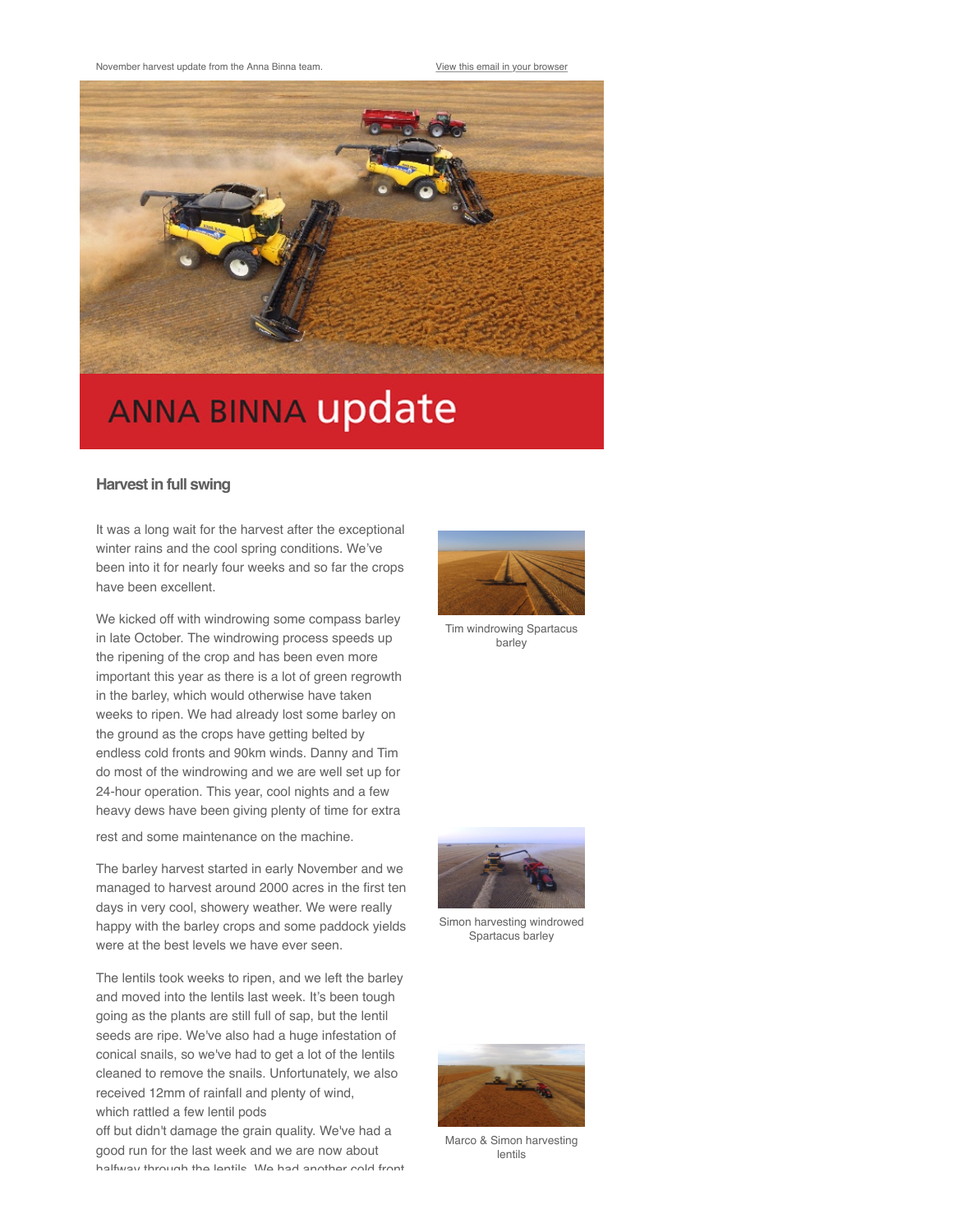halfway through the lentils. We had another cold front come through recently and received another 4mm of rain. Hopefully it will dry out soon.

## **Staffing**

We are very fortunate to have Marco Luciani as a chief operator. He has been with us for nearly 20 years. During the harvest, Marco operates a New Holland header and oversees all of the maintenance on the machines. Marco's brother Danny has been with us for nearly as long and has been permanent for six years. Danny drives a Cestari chaser bin and he oversees all the maintenance on the grain handling gear. Thomas Smart drives the other Cestari during his university holidays.

Derek Sansbury drives our Western Star B double and has been with us for 6 years. Derek oversees all of the operations and maintenance of the trucks. Clifton Power is taking holidays to drive the other B double outfit. Tim Rowe helps out once the windrowing is finished. My father John helps shift bins

around with Ben Rigney. Ben joined us this year as a trainee and we plan to train him to get his semi license after harvest. Simon May has also been a great addition to our team. He oversees many areas of the harvest operation whilst operating a chaser bin or a header.

## **Weather & fire risk**

Since the Pinery fires, there has been an increased focus on fire safety during the harvest period. Recently, there was a series of grower workshops across the state and Anna Binna was invited to present on our fire safety plan and our experience in the safe harvesting of lentils. The workshops were very successful in educating growers to better manage the risk of bush fires. We have just purchased a mobile weather station which we have in the paddock to give live updates of the fire danger index directly to our phones. It's great to use the latest technology to increase the safety of our operation. We also provide full access to this information to the CFS & local farming community.

That's about all the news from the Anna Binna team. With cereal prices at 10-year lows, the extra crop yields have been welcome. Hopefully the weather will remain kind and we can get everything in.

Regards, Ben Wundersitz

[PS -- Want to share our news? Click here to forward](http://us3.forward-to-friend1.com/forward?u=78327dec49652f9ea08c73d9d&id=2816707b3c&e=%5BUNIQID%5D) this email to a friend.



Clifton Power & Derek Sansbury -- morning coffee and off to the silos



Tim – chief night shift operator and all-round quiet

achiever

![](_page_1_Picture_15.jpeg)

Marco – operator of NHI, driving a header

![](_page_1_Picture_17.jpeg)

Marco shifting the mobile weather station